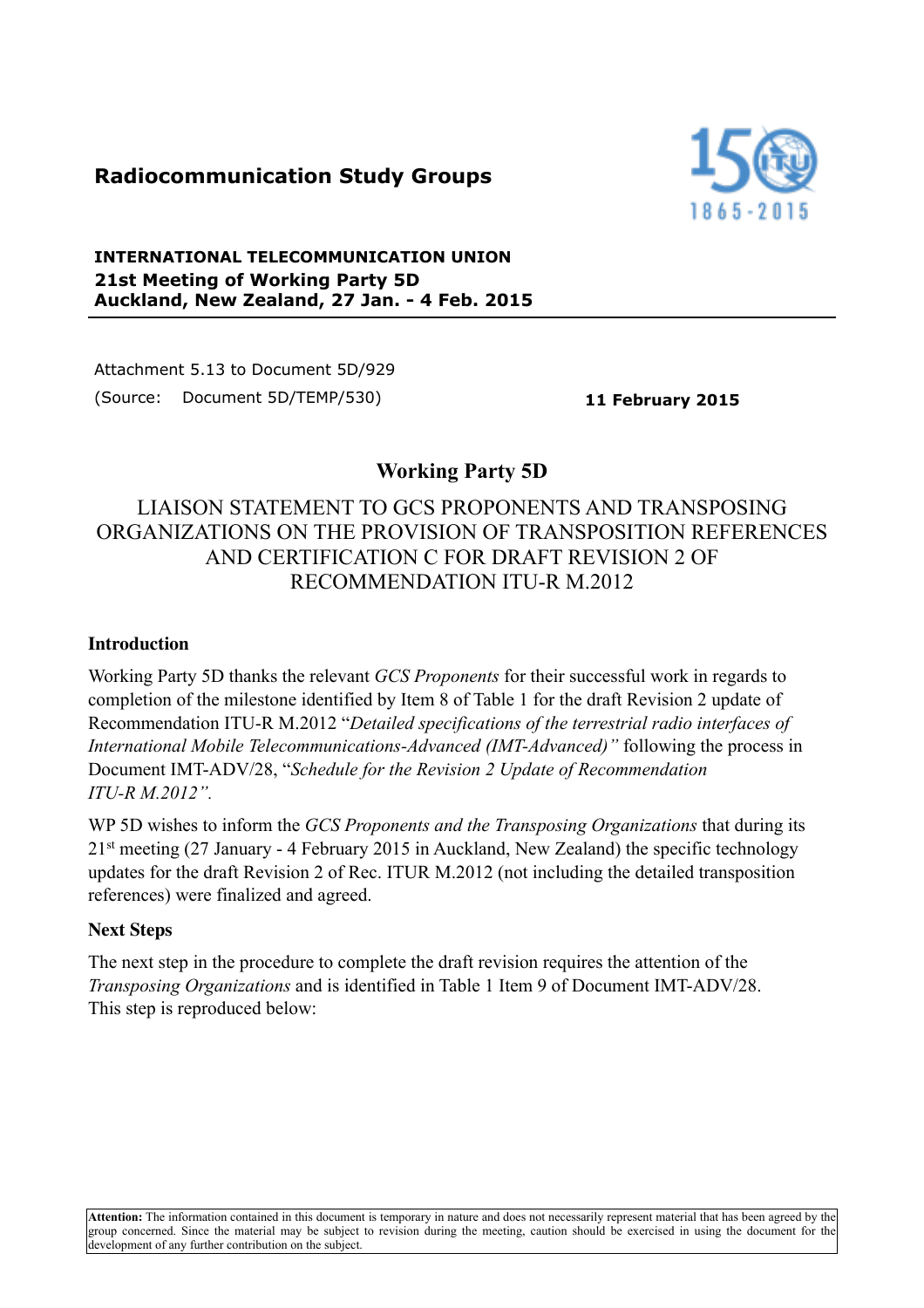| <b>Extract from Document IMT-ADV/28, Table 1</b> |                                                |                                                                                                                                                 |                                                                                                                                                                                                                                                                                                                                                                                                                                                                                                                                                                                                                                             |                                 |
|--------------------------------------------------|------------------------------------------------|-------------------------------------------------------------------------------------------------------------------------------------------------|---------------------------------------------------------------------------------------------------------------------------------------------------------------------------------------------------------------------------------------------------------------------------------------------------------------------------------------------------------------------------------------------------------------------------------------------------------------------------------------------------------------------------------------------------------------------------------------------------------------------------------------------|---------------------------------|
| Item                                             | Entity                                         | <b>Meeting</b><br>designation &<br>timeframe                                                                                                    | Action/Deliverable/Milestone                                                                                                                                                                                                                                                                                                                                                                                                                                                                                                                                                                                                                | <b>Specific</b><br><b>Dates</b> |
| 9                                                | <b>Transposing</b><br><b>Organization</b><br>S | Due to ITU-R<br>approximately<br>one month prior<br>to the subsequent<br>Meeting<br>(Approximately<br>September of<br>current revision<br>year) | Delivery to ITU-R of transposition references<br>by each Transposing Organization for<br>incorporation into the WP 5D preliminary<br>agreed draft revision 2 of Rec. ITU-R M.2012.<br>Delivery to ITU-R of Certification C by each<br><b>Transposing Organization.</b><br>Completion of relevant business matters and<br>indication of compliance with ITU policy on<br>IPR, as appropriate<br>This Item 9 does not apply to case of a<br>Scenario 1 update.<br>In case of Scenario 3, Item 9 does not apply<br>because the Transposing Organization<br>would have already provided the complete<br>information by meeting "Y+2A" or "Y+2B" | 10 May 2015                     |

### **Request to Supply Transpositions References**

WP 5D draws the attention of the *Transposing Organizations* of LTE-Advanced to the need for each *Transposing Organization* to provide the relevant transposition references for Section 1.2 **1** (specifically Section 1.2.1) **by the requested firm deadline of 10 May 2015** .

Note: The enclosed document is the draft Revision 2 of Rec. ITU-R M.2012 as finalized and agreed at the 21st meeting of WP 5D (not including the detailed transposition references).

Procedurally, the reply correspondence from the *Transposing Organizations* should be directed to the Counsellor for ITU-R Study Group 5 and not provided as inputs to WP 5D.

In the subsequent Step 10 of the process, the Counsellor for Study Group 5 will prepare a consolidated input to the 22nd meeting of WP 5D (before 3 June 2015) that combines all the received responses. If there are questions on the preparation of the requested material by the *Transposing Organizations* they should be directed to the Counsellor well in advance of the 10 May 2015 deadline.

For reference, the identified *Transposing Organizations* for the enclosed draft Revision 2 of Rec. ITU-R M.2012 identified for Section 1.2.1 for the *LTE-Advanced* technology are:

- Association of Radio Industries and Businesses (ARIB).
- Alliance for Telecommunications Industry Solutions (ATIS).
- China Communications Standards Association (CCSA).

**1**

– European Telecommunications Standards Institute (ETSI).

Since there is no update to WirelessMAN-Advanced section (i.e Sections 2.2 and 2.3), Transposing Organizations of WirelessMAN-Advanced does not need to provide the references.